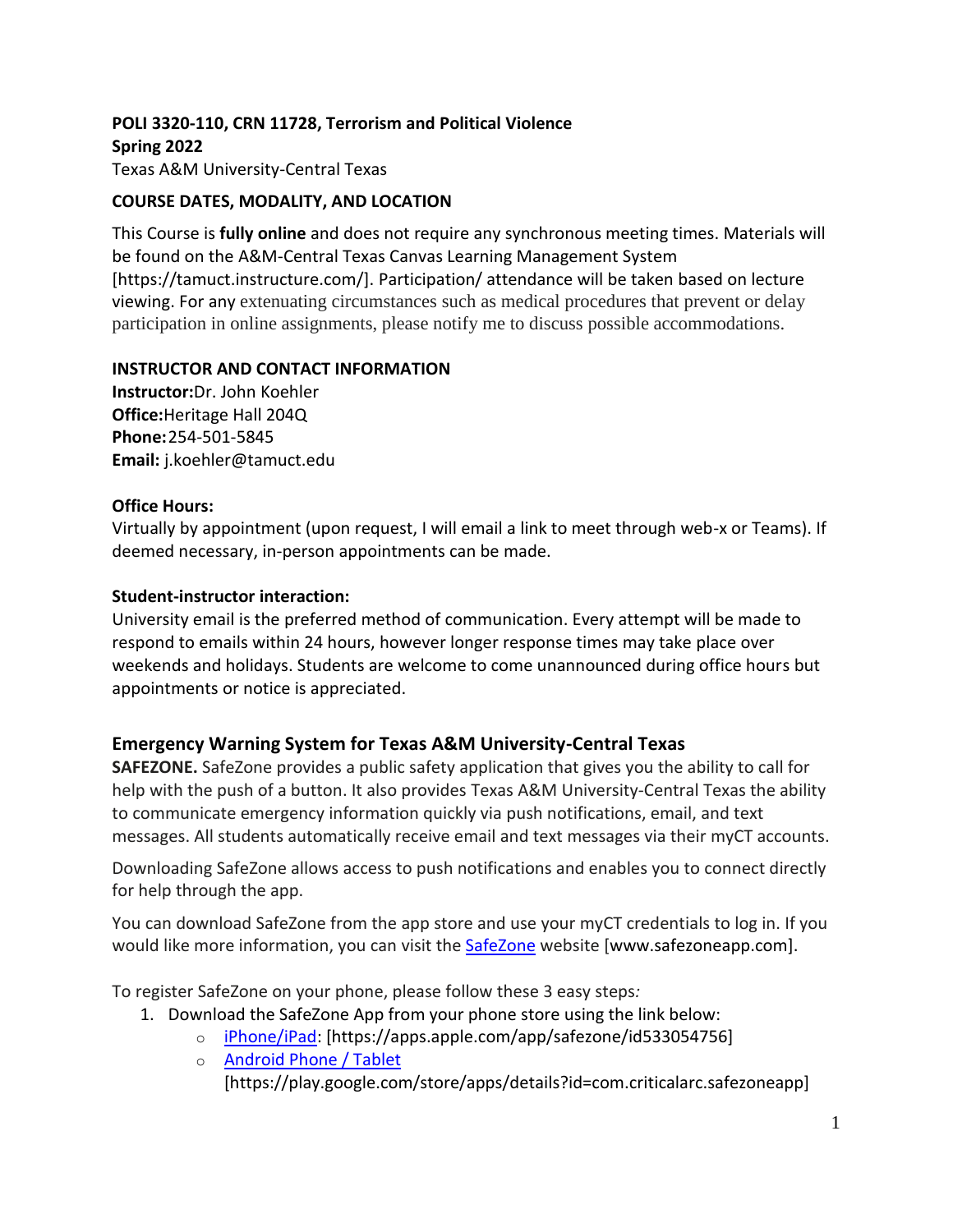- 2. Launch the app and enter your myCT email address (e.g. {name}@tamuct.edu)
- 3. Complete your profile and accept the terms of service

#### **COURSE INFORMATION**

#### **Course Overview and description**

This course is designed to address political violence other than armed combat, especially attacks on civilians by states or nonstate actors. These – often defined as terrorism or genocide -- are the most prominent and deadly forms of political violence in the world. The course seeks to understand the causes of these forms of political violence, the effectiveness of different responses to them, and ultimately the prospects for controlling them.

#### **Course Objective and Student Learning Outcomes (SLOs)**

Upon completion of this course, the student will be able to:

- 1. Define and identify cases of terrorism and genocide
- 2. Identify and distinguish between different types of terrorism and terrorist organizations
- 3. Analyze the effectiveness and consequences of terrorism and political violence
- 4. Critique the ethical concerns related to terrorism, particularly ethical **justifications**
- 5. Identify the root and more immediate causes of terrorism
- 6. Identify and critique attempts to reduce terrorism, mass killing, and genocide

#### **Required Reading and Textbook(s)**

Martin, Gus. 2020. *Understanding Terrorism: Challenges, Perspectives, and Issues*. 7 th ed. Thousand Oaks, CA: SAGE Publications. 978-1544375861

Articles posted on Canvas

Additional readings such as journal articles can be found through the libraries database or be provided by the instructor.

The book is required and available for purchase at the bookstore. You are under no obligation to purchase a textbook from a university-affiliated bookstore. The same textbook or E-Book version may also be available from an independent retailer, including an online retailer.

#### **COURSE REQUIREMENTS**

| Assignment               | Points | Percentage | <b>SLC</b> |
|--------------------------|--------|------------|------------|
| <b>Discussion Boards</b> | 15C    | 15%        | -          |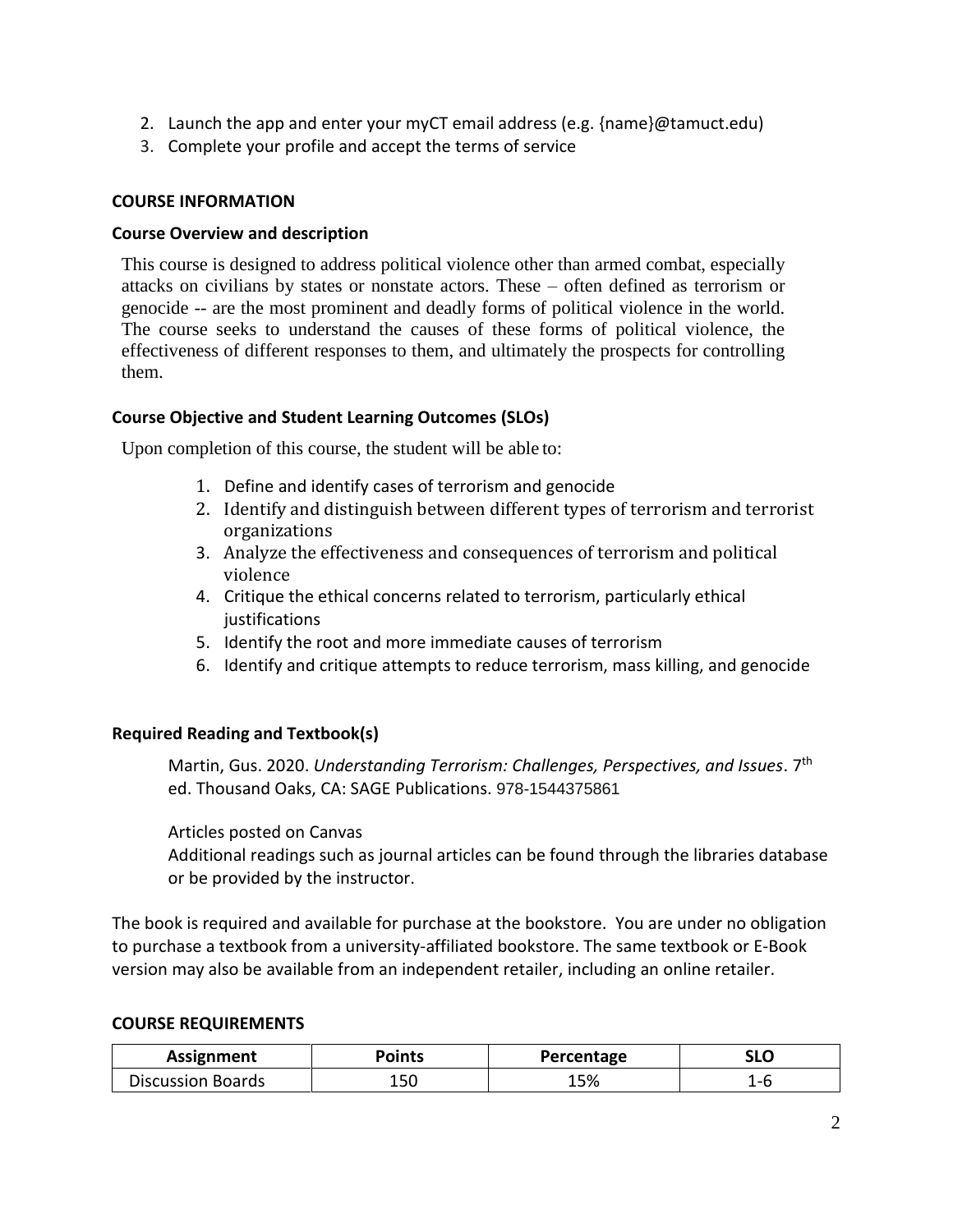| Research Paper (on    | 250                          | 25%             | $1-3, 5$           |
|-----------------------|------------------------------|-----------------|--------------------|
| org)                  |                              |                 |                    |
| Midterm Exam          | 250                          | 25%             | $1 - 6$            |
| Final Exam            | 250                          | 25%             | $1 - 6$            |
| Short Essay/ quiz     | 100                          | 10%             | $1 - 6$            |
| <b>Total Possible</b> | 1000                         | 100%            |                    |
| $895+ = A$            | 795-894=B<br>$695 - 794 = C$ | $595 - 694 = D$ | 594 or lower = $F$ |

#### **Grading Criteria Rubric and Conversion**

- Most assignments will be turned in through Canvas by midnight of the due date. Any late assignments will be deducted one letter grade each day late.
- The Research Paper will address the history and events related to ONE terrorist organization of your choice. Topics must be approved before you begin serious work on the paper. Papers must be ~7 pages, 12 pt Times New Roman font, double spaced, 1" margins
- Exams will contain a mixture of question types such as short answer and multiple-choice questions, the final exam is cumulative.

### **Posting of Grades**

Grades will be posted on Canvas within **7 days** of each assignment.

### **Grading Policies**

Some assignments such as discussion boards or assignments that expire within Canvas cannot be completed late. Other assignments such as papers may be turn in late but may be subject to a penalty of one letter grade (10 points) per day late. No exam will be made up without an excused absence. Make up exams are scheduled at the instructor's convenience.

### **COURSE OUTLINE AND CALENDAR**

#### **Complete Course Calendar**

|                         | <b>Title</b>                                                            | <b>Readings</b>                                                                                              | <b>Assignments</b> |
|-------------------------|-------------------------------------------------------------------------|--------------------------------------------------------------------------------------------------------------|--------------------|
| Week 1<br><b>Jan 17</b> | <b>Political Violence</b><br>and Terrorism/<br><b>First Impressions</b> | Ch <sub>1</sub>                                                                                              |                    |
| Week 2<br><b>Jan 24</b> | Defining<br>Terrorism                                                   | Ch <sub>2</sub>                                                                                              |                    |
| Week 3<br><b>Jan 31</b> | Ethical Issues/<br>Just War Theory                                      | Coverdale, John F. "An<br>Introduction to the Just War<br>Tradition." Pace. Int'l L.<br>Rev. 16 (2004): 221. |                    |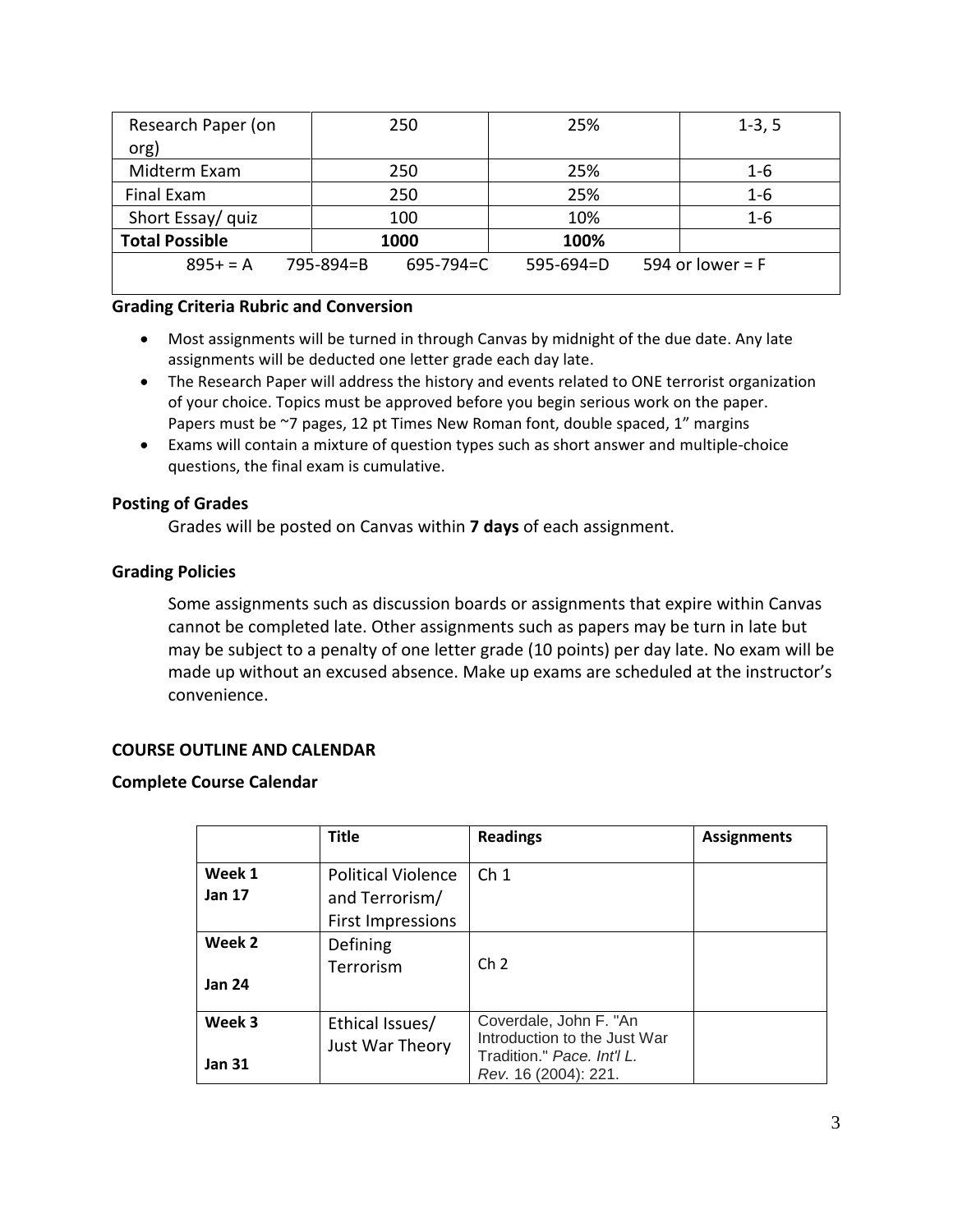| Week 4           |                                            | Ch <sub>3</sub>          |                        |
|------------------|--------------------------------------------|--------------------------|------------------------|
|                  | Causes of                                  |                          |                        |
| Feb <sub>7</sub> | Terrorism                                  |                          |                        |
| Week 5           | <b>State Terrorism</b>                     | Ch <sub>4</sub>          | <b>Short Essay Due</b> |
|                  |                                            |                          |                        |
| <b>Feb 14</b>    |                                            |                          |                        |
| Week 6           | Terrorism from                             | Ch <sub>5</sub>          |                        |
| <b>Feb 21</b>    | below                                      |                          |                        |
| Week 7           | Ideological                                | Ch <sub>7</sub>          |                        |
| Feb 28           | Terrorism                                  |                          |                        |
| Week 8           | Religious                                  | Ch 6 and Canvas readings |                        |
|                  | Terrorism                                  |                          |                        |
| Mar 7            |                                            |                          |                        |
| Week 9           | <b>Spring Break</b><br><b>Mar 14-18 No</b> |                          |                        |
| <b>Mar 14</b>    | <b>Class</b>                               |                          |                        |
| Week 10          | International<br>Terrorism                 | Ch <sub>8</sub>          | <b>Midterm Exam</b>    |
| <b>Mar 21</b>    |                                            |                          |                        |
| Week 11          | Emerging                                   | Ch <sub>9</sub>          |                        |
|                  | environments                               |                          |                        |
| <b>Mar 28</b>    |                                            |                          |                        |
| Week 12          | <b>Tactics and</b>                         | Ch 10; Pape 2003         |                        |
|                  | Targets; Suicide                           |                          |                        |
| Apr 4            | Terrorism                                  |                          |                        |
| Week 13          | Media                                      | Ch 11                    |                        |
| April 11         |                                            |                          |                        |
|                  |                                            |                          |                        |
| Week 14          | Terror in the US                           | Ch 12                    | <b>Research Paper</b>  |
| <b>Apr 18</b>    |                                            |                          | <b>Due</b>             |
| Week 15          | Counterterrorism                           | Ch 13                    |                        |
|                  |                                            |                          |                        |
| Apr 25           |                                            |                          |                        |
| Week 16          | Homeland                                   | Ch 14                    |                        |
| May 2            | Security                                   |                          |                        |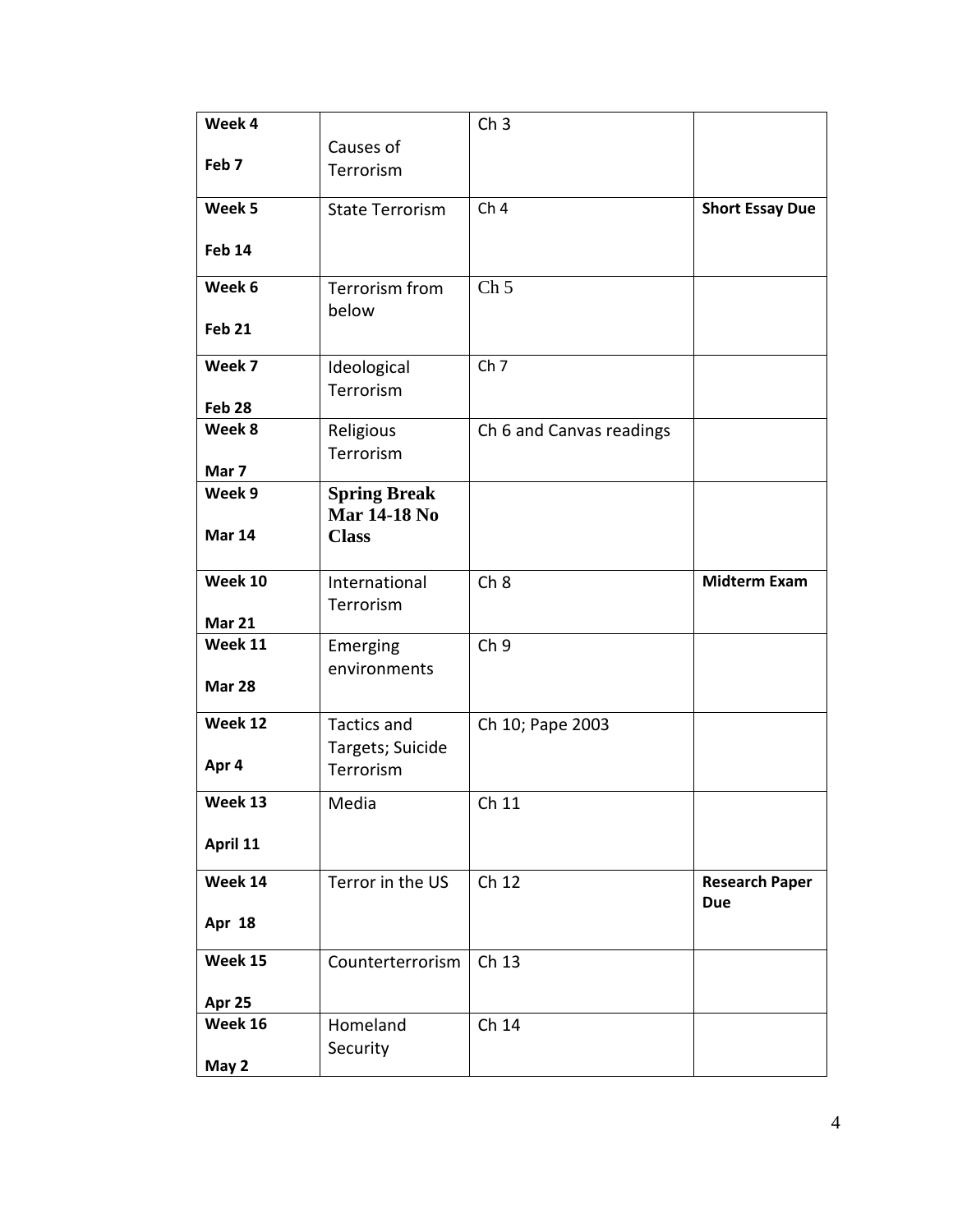| Week 17 | <b>FINAL EXAM</b> |  |
|---------|-------------------|--|
| May 9   |                   |  |

#### **Important University Dates**

### *https://www.tamuct.edu/registrar/academic-calendar.html*

### **Technology Requirements**

This course will use the A&M-Central Texas Instructure Canvas learning management system. **We strongly recommend the latest versions of Chrome or Firefox browsers. Canvas no longer supports any version of Internet Explorer.**

Logon to A&M-Central Texas Canvas [https://tamuct.instructure.com/] or access Canvas through the TAMUCT Online link in myCT [https://tamuct.onecampus.com/]. You will log in through our Microsoft portal.

Username: Your MyCT email address. Password: Your MyCT password

### **Canvas Support**

Use the Canvas Help link, located at the bottom of the left-hand menu, for issues with Canvas. You can select "Chat with Canvas Support," submit a support request through "Report a Problem," or call the Canvas support line: 1-844-757-0953.

For issues related to course content and requirements, contact your instructor.

#### **Online Proctored Testing**

A&M-Central Texas uses Proctorio for online identity verification and proctored testing. This service is provided at no direct cost to students. If the course requires identity verification or proctored testing, the technology requirements are: Any computer meeting the minimum computing requirements, plus web camera, speaker, and microphone (or headset). Proctorio also requires the Chrome web browser with their custom plug in.

#### **Other Technology Support**

For log-in problems, students should contact Help Desk Central, 24 hours a day, 7 days a week

Email: [helpdesk@tamu.edu](mailto:helpdesk@tamu.edu) Phone: (254) 519-5466 [Web Chat:](http://hdc.tamu.edu/) [http://hdc.tamu.edu] *Please let the support technician know you are an A&M-Central Texas student.*

#### **UNIVERSITY RESOURCES, PROCEDURES, AND GUIDELINES**

#### **Drop Policy**

If you discover that you need to drop this class, you must complete the [Drop Request](https://dynamicforms.ngwebsolutions.com/casAuthentication.ashx?InstID=eaed95b9-f2be-45f3-a37d-46928168bc10&targetUrl=https%3A%2F%2Fdynamicforms.ngwebsolutions.com%2FSubmit%2FForm%2FStart%2F53b8369e-0502-4f36-be43-f02a4202f612) Dynamic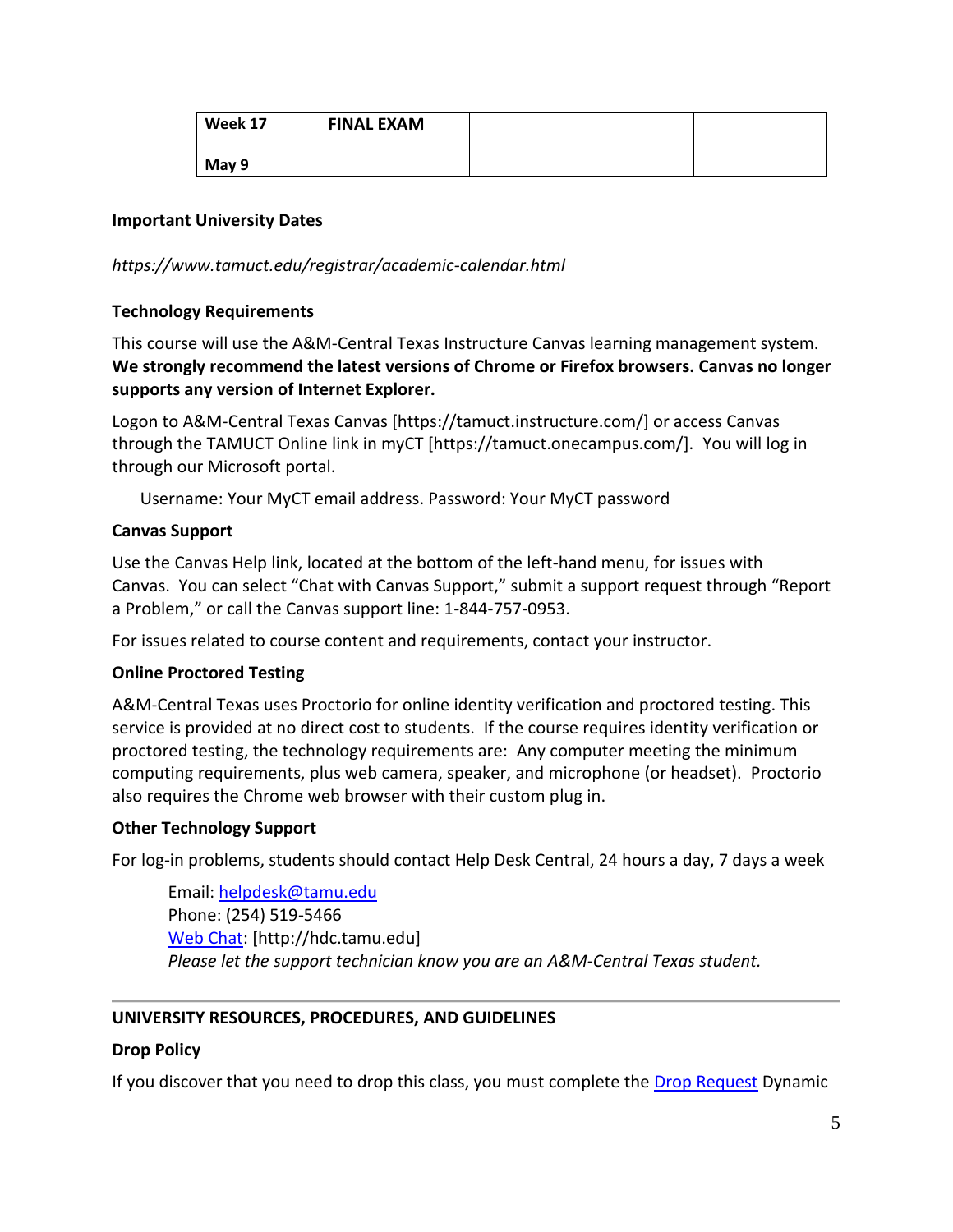Form through Warrior Web.

[https://dynamicforms.ngwebsolutions.com/casAuthentication.ashx?InstID=eaed95b9-f2be-45f3-a37d-

46928168bc10&targetUrl=https%3A%2F%2Fdynamicforms.ngwebsolutions.com%2FSubmit%2F Form%2FStart%2F53b8369e-0502-4f36-be43-f02a4202f612].

Faculty cannot drop students; this is always the responsibility of the student. The Registrar's Office will provide a deadline on the Academic Calendar for which the form must be completed. Once you submit the completed form to the Registrar's Office, you must go into Warrior Web and confirm that you are no longer enrolled. If you still show as enrolled, FOLLOW-UP with the Registrar's Office immediately. You are to attend class until the procedure is complete to avoid penalty for absence. Should you miss the drop deadline or fail to follow the procedure, you will receive an F in the course, which may affect your financial aid and/or VA educational benefits.

# **Academic Integrity**

Texas A&M University-Central Texas values the integrity of the academic enterprise and strives for the highest standards of academic conduct. A&M-Central Texas expects its students, faculty, and staff to support the adherence to high standards of personal and scholarly conduct to preserve the honor and integrity of the creative community. Any deviation by students from this expectation may result in a failing grade for the assignment and potentially a failing grade for the course. All academic misconduct concerns will be referred to the Office of Student Conduct. When in doubt on collaboration, citation, or any issue, please contact your instructor before taking a course of action.

For more [information](https://nam04.safelinks.protection.outlook.com/?url=https%3A%2F%2Fwww.tamuct.edu%2Fstudent-affairs%2Fstudent-conduct.html&data=04%7C01%7Clisa.bunkowski%40tamuct.edu%7Ccfb6e486f24745f53e1a08d910055cb2%7C9eed4e3000f744849ff193ad8005acec%7C0%7C0%7C637558437485252160%7CUnknown%7CTWFpbGZsb3d8eyJWIjoiMC4wLjAwMDAiLCJQIjoiV2luMzIiLCJBTiI6Ik1haWwiLCJXVCI6Mn0%3D%7C1000&sdata=yjftDEVHvLX%2FhM%2FcFU0B99krV1RgEWR%2BJ%2BhvtoR6TYk%3D&reserved=0) regarding the Student Conduct process, [https://www.tamuct.edu/student-affairs/student-conduct.html].

If you know of potential honor violations by other students, you may [submit](https://nam04.safelinks.protection.outlook.com/?url=https%3A%2F%2Fcm.maxient.com%2Freportingform.php%3FTAMUCentralTexas%26layout_id%3D0&data=04%7C01%7Clisa.bunkowski%40tamuct.edu%7Ccfb6e486f24745f53e1a08d910055cb2%7C9eed4e3000f744849ff193ad8005acec%7C0%7C0%7C637558437485262157%7CUnknown%7CTWFpbGZsb3d8eyJWIjoiMC4wLjAwMDAiLCJQIjoiV2luMzIiLCJBTiI6Ik1haWwiLCJXVCI6Mn0%3D%7C1000&sdata=CXGkOa6uPDPX1IMZ87z3aZDq2n91xfHKu4MMS43Ejjk%3D&reserved=0) a report, [https://cm.maxient.com/reportingform.php?TAMUCentralTexas&layout\_id=0].

### **Academic Accommodations**

At Texas A&M University-Central Texas, we value an inclusive learning environment where every student has an equal chance to succeed and has the right to a barrier-free education. The Warrior Center for Student Success, Equity and Inclusion is responsible for ensuring that students with a disability receive equal access to the university's programs, services and activities. If you believe you have a disability requiring reasonable accommodations, please contact the Office of Access and Inclusion, WH-212; or call (254) 501-5836. Any information you provide is private and confidential and will be treated as such.

For more information, please visit our Access [& Inclusion](https://tamuct.instructure.com/courses/717) Canvas page (log-in required) [https://tamuct.instructure.com/courses/717]

### **Important information for Pregnant and/or Parenting Students**

Texas A&M University-Central Texas supports students who are pregnant and/or parenting. In accordance with requirements of Title IX and related guidance from US Department of Education's Office of Civil Rights, the Dean of Student Affairs' Office can assist students who are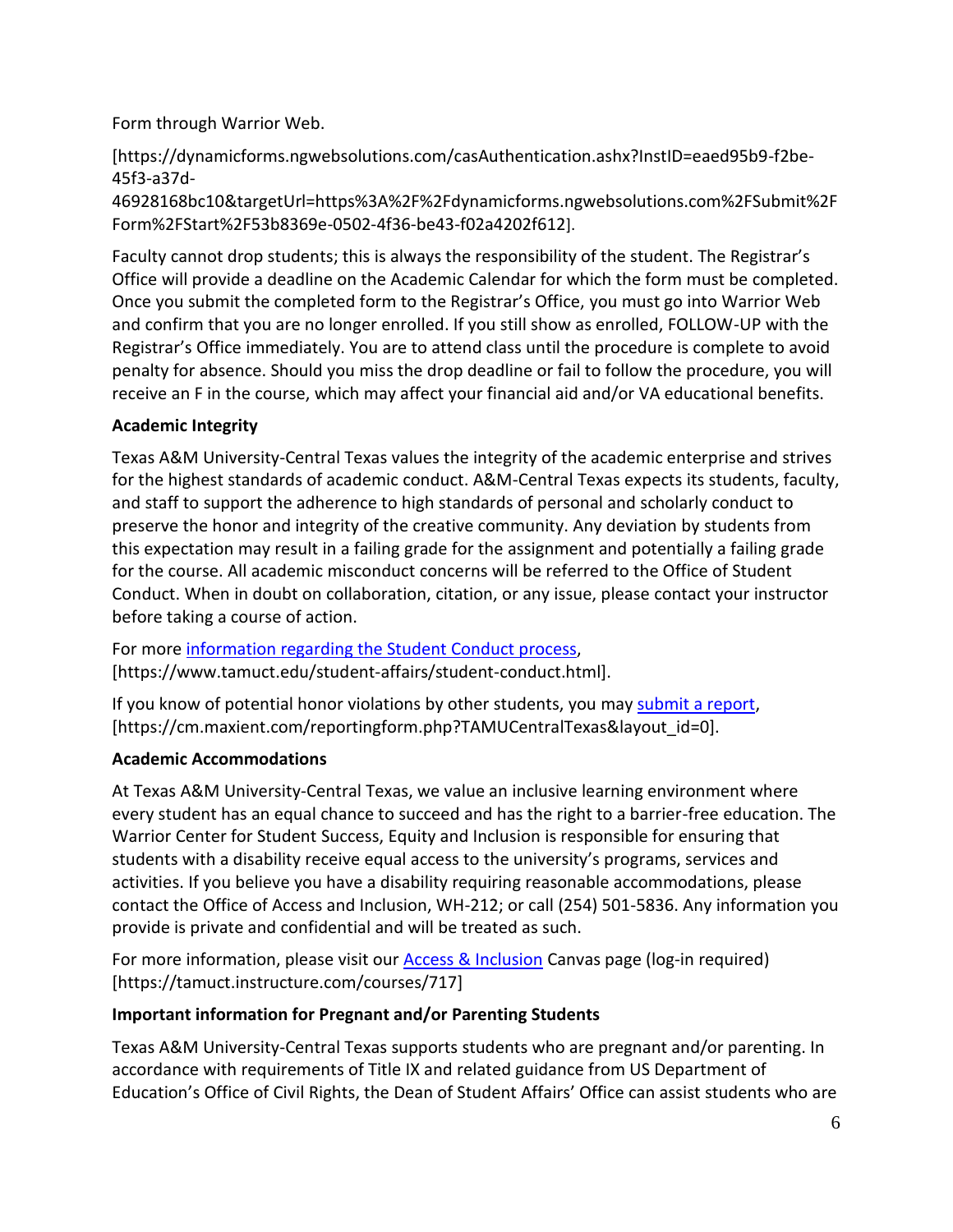pregnant and/or parenting in seeking accommodations related to pregnancy and/or parenting. Students should seek out assistance as early in the pregnancy as possible. For more information, please visit [Student Affairs](https://www.tamuct.edu/student-affairs/pregnant-and-parenting-students.html) [https://www.tamuct.edu/student-affairs/pregnantand-parenting-students.html]. Students may also contact the institution's Title IX Coordinator. If you would like to read more about these [requirements and guidelines](http://www2.ed.gov/about/offices/list/ocr/docs/pregnancy.pdf) online, please visit the website [http://www2.ed.gov/about/offices/list/ocr/docs/pregnancy.pdf].

Title IX of the Education Amendments Act of 1972 prohibits discrimination on the basis of sex and gender–including pregnancy, parenting, and all related conditions. A&M-Central Texas is able to provide flexible and individualized reasonable accommodation to pregnant and parenting students. All pregnant and parenting students should contact the Associate Dean in the Division of Student Affairs at (254) 501-5909 to seek out assistance. Students may also contact the University's Title IX Coordinator.

# **Tutoring**

Tutoring is available to all A&M-Central Texas students, both virtually and in-person. Student success coaching is available online upon request.

If you have a question, are interested in becoming a tutor, or in need of success coaching contact the Warrior Center for Student Success, Equity and Inclusion at (254) 501-5836, visit the Warrior Center at 212 Warrior Hall, or by emailing [WarriorCenter@tamuct.edu.](mailto:WarriorCenter@tamuct.edu)

To schedule tutoring sessions and view tutor availability, please visit Tutor [Matching](https://tutormatchingservice.com/TAMUCT) [Services](https://tutormatchingservice.com/TAMUCT) [https://tutormatchingservice.com/TAMUCT] or visit the Tutoring Center in 111 Warrior Hall.

Chat live with a remote tutor 24/7 for almost any subject from on your computer! Tutor.com is an online tutoring platform that enables A&M-Central Texas students to log in and receive online tutoring support at no additional cost. This tool provides tutoring in over 40 subject areas except writing support. Access Tutor.com through Canvas.

### **University Writing Center**

University Writing Center: Located in Warrior Hall 416, the University Writing Center (UWC) at Texas A&M University–Central Texas (A&M–Central Texas) is a free service open to all A&M– Central Texas students. For the Spring 2022 semester, the hours of operation are from 10:00 a.m.-5:00 p.m. Monday thru Thursday in Warrior Hall 416 (with online tutoring available every hour as well) with satellite hours available online only Monday thru Thursday from 6:00-9:00 p.m. and Saturday 12:00-3:00 p.m.

Tutors are prepared to help writers of all levels and abilities at any stage of the writing process. While tutors will not write, edit, or grade papers, they will assist students in developing more effective composing practices. By providing a practice audience for students' ideas and writing, our tutors highlight the ways in which they read and interpret students' texts, offering guidance and support throughout the various stages of the writing process. In addition, students may work independently in the UWC by checking out a laptop that runs the Microsoft Office suite and connects to WIFI, or by consulting our resources on writing, including all of the relevant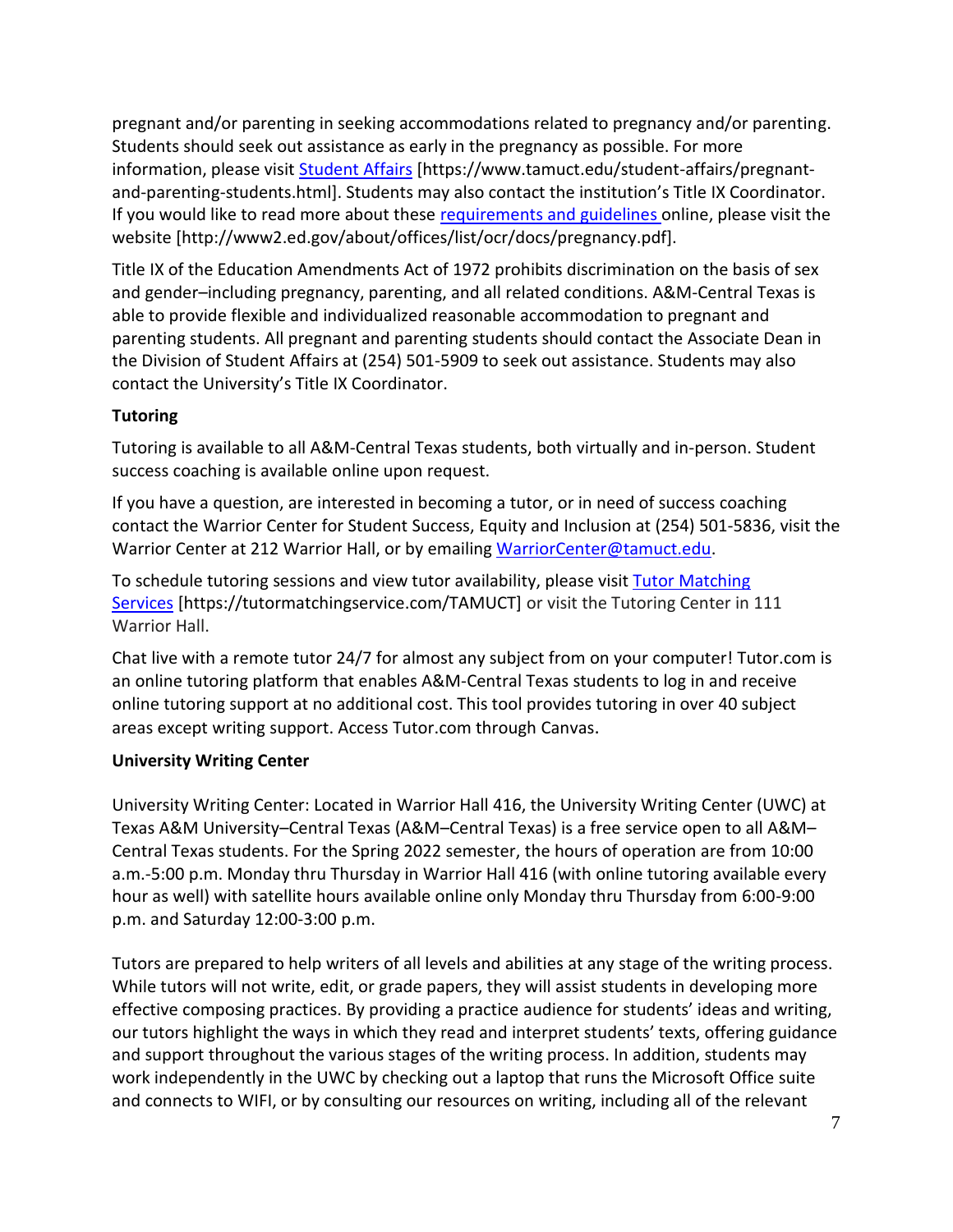style guides. Whether you need help brainstorming ideas, organizing an essay, proofreading, understanding proper citation practices, or just want a quiet place to work, the UWC is here to help!

Students may arrange a one-to-one session with a trained and experienced writing tutor by making an appointment via [WCOnline](https://tamuct.mywconline.com/) [https://tamuct.mywconline.com/]. In addition, you can email Dr. Bruce Bowles Jr. at bruce.bowles@tamuct.edu if you have any questions about the UWC, need any assistance with scheduling, or would like to schedule a recurring appointment with your favorite tutor by making an appointment via [WCOnline](https://tamuct.mywconline.com/)

[https://tamuct.mywconline.com/]. In addition, you can email Dr. Bruce Bowles Jr. at bruce.bowles@tamuct.edu if you have any questions about the UWC, need any assistance with scheduling, or would like to schedule a recurring appointment with your favorite tutor.

# **University Library**

The University Library provides many services in support of research across campus and at a distance. We offer over 200 electronic databases containing approximately 400,000 eBooks and 82,000 journals, in addition to the 96,000 items in our print collection, which can be mailed to students who live more than 50 miles from campus. Research guides for each subject taught at A&M-Central Texas are available through our website to help students navigate these resources. On campus, the library offers technology including cameras, laptops, microphones, webcams, and digital sound recorders.

Research assistance from a librarian is also available 24 hours a day through our online chat service, and at the reference desk when the library is open. Research sessions can be scheduled for more comprehensive assistance, and may take place virtually through WebEx, Microsoft Teams or in-person at the library. Schedule an [appointment](https://nam04.safelinks.protection.outlook.com/?url=https%3A%2F%2Ftamuct.libcal.com%2Fappointments%2F%3Fg%3D6956&data=04%7C01%7Clisa.bunkowski%40tamuct.edu%7Cde2c07d9f5804f09518008d9ab7ba6ff%7C9eed4e3000f744849ff193ad8005acec%7C0%7C0%7C637729369835011558%7CUnknown%7CTWFpbGZsb3d8eyJWIjoiMC4wLjAwMDAiLCJQIjoiV2luMzIiLCJBTiI6Ik1haWwiLCJXVCI6Mn0%3D%7C3000&sdata=KhtjgRSAw9aq%2FoBsB6wyu8b7PSuGN5EGPypzr3Ty2No%3D&reserved=0)

[here](https://nam04.safelinks.protection.outlook.com/?url=https%3A%2F%2Ftamuct.libcal.com%2Fappointments%2F%3Fg%3D6956&data=04%7C01%7Clisa.bunkowski%40tamuct.edu%7Cde2c07d9f5804f09518008d9ab7ba6ff%7C9eed4e3000f744849ff193ad8005acec%7C0%7C0%7C637729369835011558%7CUnknown%7CTWFpbGZsb3d8eyJWIjoiMC4wLjAwMDAiLCJQIjoiV2luMzIiLCJBTiI6Ik1haWwiLCJXVCI6Mn0%3D%7C3000&sdata=KhtjgRSAw9aq%2FoBsB6wyu8b7PSuGN5EGPypzr3Ty2No%3D&reserved=0) [https://tamuct.libcal.com/appointments/?g=6956]. Assistance may cover many topics, including how to find articles in peer-reviewed journals, how to cite resources, and how to piece together research for written assignments.

Our 27,000-square-foot facility on the A&M-Central Texas main campus includes student lounges, private study rooms, group work spaces, computer labs, family areas suitable for all ages, and many other features. Services such as interlibrary loan, TexShare, binding, and laminating are available. The library frequently offers workshops, tours, readings, and other events. For more information, please visit our Library [website](https://nam04.safelinks.protection.outlook.com/?url=https%3A%2F%2Ftamuct.libguides.com%2Findex&data=04%7C01%7Clisa.bunkowski%40tamuct.edu%7C7d8489e8839a4915335f08d916f067f2%7C9eed4e3000f744849ff193ad8005acec%7C0%7C0%7C637566044056484222%7CUnknown%7CTWFpbGZsb3d8eyJWIjoiMC4wLjAwMDAiLCJQIjoiV2luMzIiLCJBTiI6Ik1haWwiLCJXVCI6Mn0%3D%7C1000&sdata=2R755V6rcIyedGrd4Os5rkgn1PvhHKU3kUV1vBKiHFo%3D&reserved=0) [http://tamuct.libguides.com/index].

# **A Note about Sexual Violence at A&M-Central Texas**

Sexual violence is a serious safety, social justice, and public health issue. The university offers support for anyone struggling with these issues. University faculty are mandated reporters, so if someone discloses that they were sexually assaulted (or a victim of Domestic/Dating Violence or Stalking) while a student at TAMUCT, faculty members are required to inform the Title IX Office. If you want to discuss any of these issues confidentially, you can do so through Student